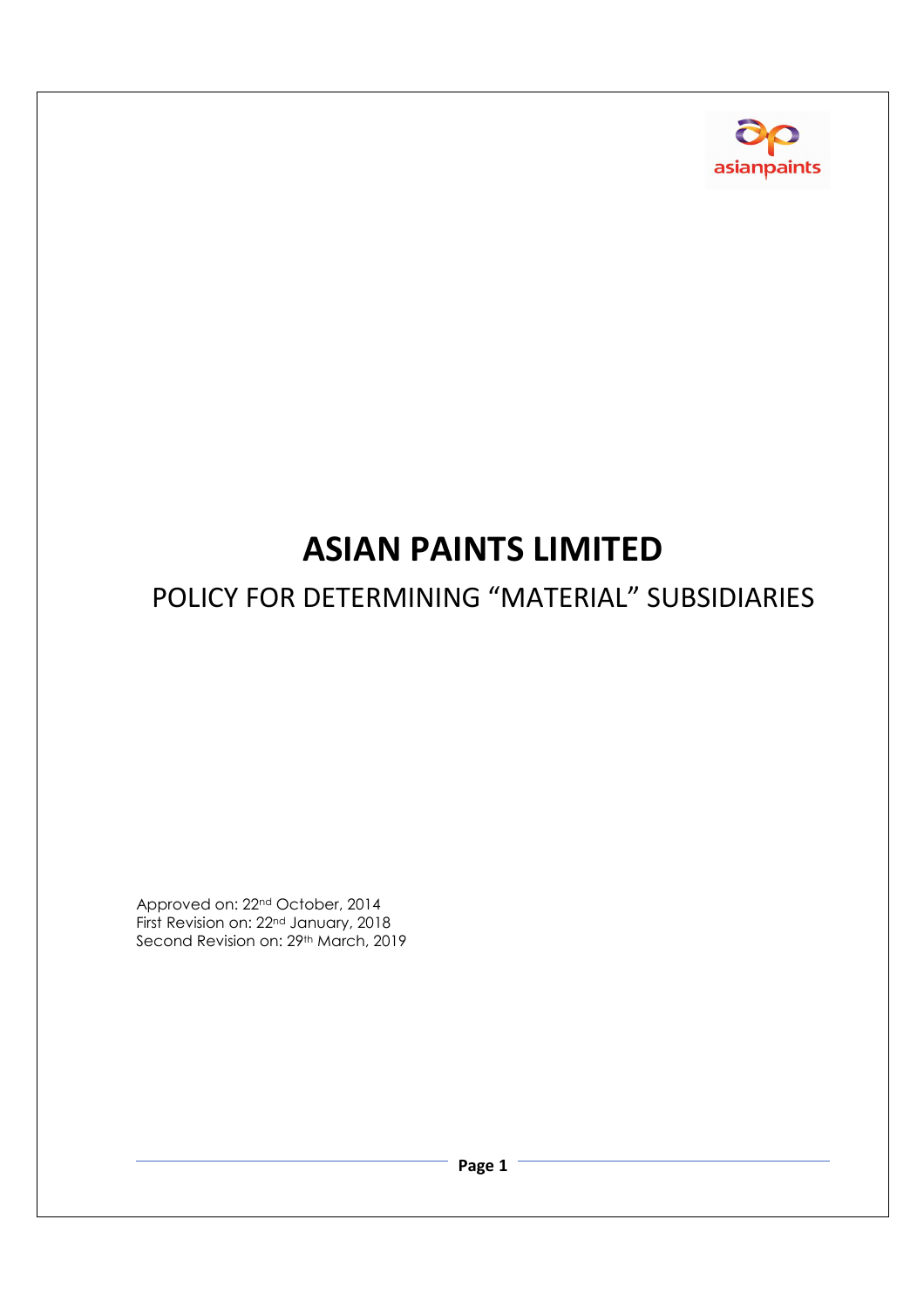

#### *1. PHILOSOPHY*

This policy is called "ASIAN PAINTS LIMITED – POLICY FOR DETERMINING MATERIAL SUBSIDIARIES" (hereinafter referred to as "this Policy").

This policy intends to comply with the requirements of SEBI (Listing Obligations and Disclosure Requirements) Regulations, 2015, as may be amended from time to time, to determine material subsidiaries of the Company.

Asian Paints Limited (hereinafter referred to as "the Company") has investments in various subsidiaries. This Policy shall apply for determining whether a subsidiary is a material subsidiary of the Company.

#### *2. MEANING OF TERMS USED*

- a. **"Act"** means the Companies Act, 2013 including the rules, schedules, clarifications and guidelines issued by the Ministry of Corporate Affairs from time to time.
- b. **"Audit Committee"** shall mean the Audit Committee of the Board of Directors or such other Committee as may be approved by the Board of Directors, from time to time, under the provisions of the Act and SEBI (Listing Obligations and Disclosure Requirements) Regulations, 2015.
- c. **"Board"** refers to the Board of Directors of Asian Paints Limited.
- d. **"Company"** or **"Asian Paints"** refers to Asian Paints Limited, having its Registered Office at 6A, Shantinagar, Santacruz (East) Mumbai – 400 055.
- e. **"Subsidiary(s)"** shall mean subsidiaries of the Company as defined under the Act and as per the applicable accounting standards.

Words, terms and expressions used and not defined in these rules or SEBI (Listing Obligations and Disclosure Requirements) Regulations, 2015 but defined in the Act shall have the same meaning respectively assigned to them in the Act.

### *3. POLICY AND PROCEDURES*

The Company shall consider a Subsidiary as a material subsidiary, whose income or net worth exceeds ten percent of the consolidated income or net worth respectively, of Asian Paints and its subsidiaries in the immediately preceding accounting year. (hereinafter referred to as "Material Subsidiary").